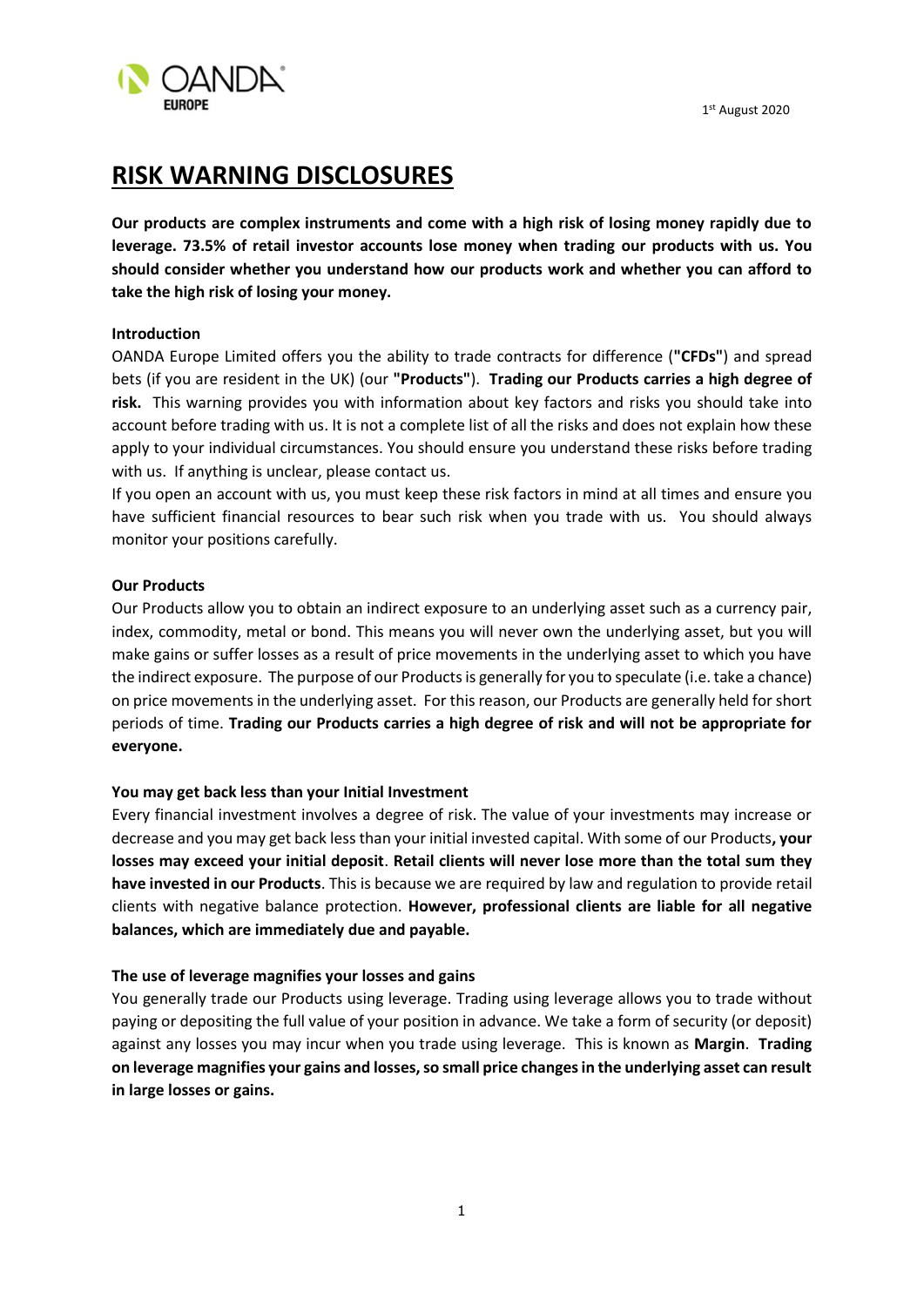1st August 2020



We are required by law and regulation to impose leverage restrictions on opening Transactions. The leverage limits for our Products are:

- a) major currency pairs: 30:1;
- b) non-major currency pairs, gold and major indices: 20:1;
- c) commodities other than gold and non-major equity indices: 10:1;
- d) individual equities and other reference values: 5:1; and
- e) cryptocurrencies: 2:1.

**The above leverage limits only apply to our retail clients.** There are no prescribed limits on the amount of leverage that a professional client may be exposed to when opening Transactions. The leverage limits for our Products are available on our Website.

#### **The effects of trading on margin**

For each Transaction we require you to have certain funds available on your account, this is known as **"Margin"**. Margin acts as a deposit against the full value of the Transaction. This is what creates the leverage referred to above. For example, with leverage set at 30:1 you would be asked to deposit Margin of 3.3% of the full value of the Transaction you wish to enter into. Margin protects us in case you are not able to pay any money you owe us when Transactions are closed out.

Although maximum leverage rates and therefore minimum levels of Margin are set by law and regulation for retail clients, we are able to increase the amount of Margin required for any reason. We set the amount of Margin required for professional clients, and can alter it for any reason.

In order to keep a position open, you are required to maintain a minimum amount of money in your account, this is known as the **"Margin Requirement"**. You must maintain sufficient funds in your account at all times to meet the Margin Requirement. The Margin Requirement is 50% of the Margin required to place the Transactions. This means that **you are unlikely to lose more than 50% of the Margin required to open a position when trading in our Products**.

If the market moves against you, **you may be required to pay substantial additional funds at short notice to maintain your Margin Requirement**.

**If you fail to maintain your Margin Requirement, we will close your open positions without prior notification. You will be responsible for any losses you incur as a result, subject to negative balance protection for retail clients.**

#### **The nature of the contracts between you and us**

Every Transaction that you enter into using our services is a contract between you and us. We act as the seller when you buy, and the buyer when you sell. You cannot transfer your contracts to other providers. **You must close all contracts through us.**

#### **Our products are not traded on an exchange**

The contracts that you enter into with us are not executed on an exchange. You may not be afforded all of the regulatory and financial protections offered by exchange-traded investments.

#### **We do not provide advice**

We provide our services on an execution only basis. This means we do not provide investment or financial advice for any Product. Where we provide factual information, market commentary,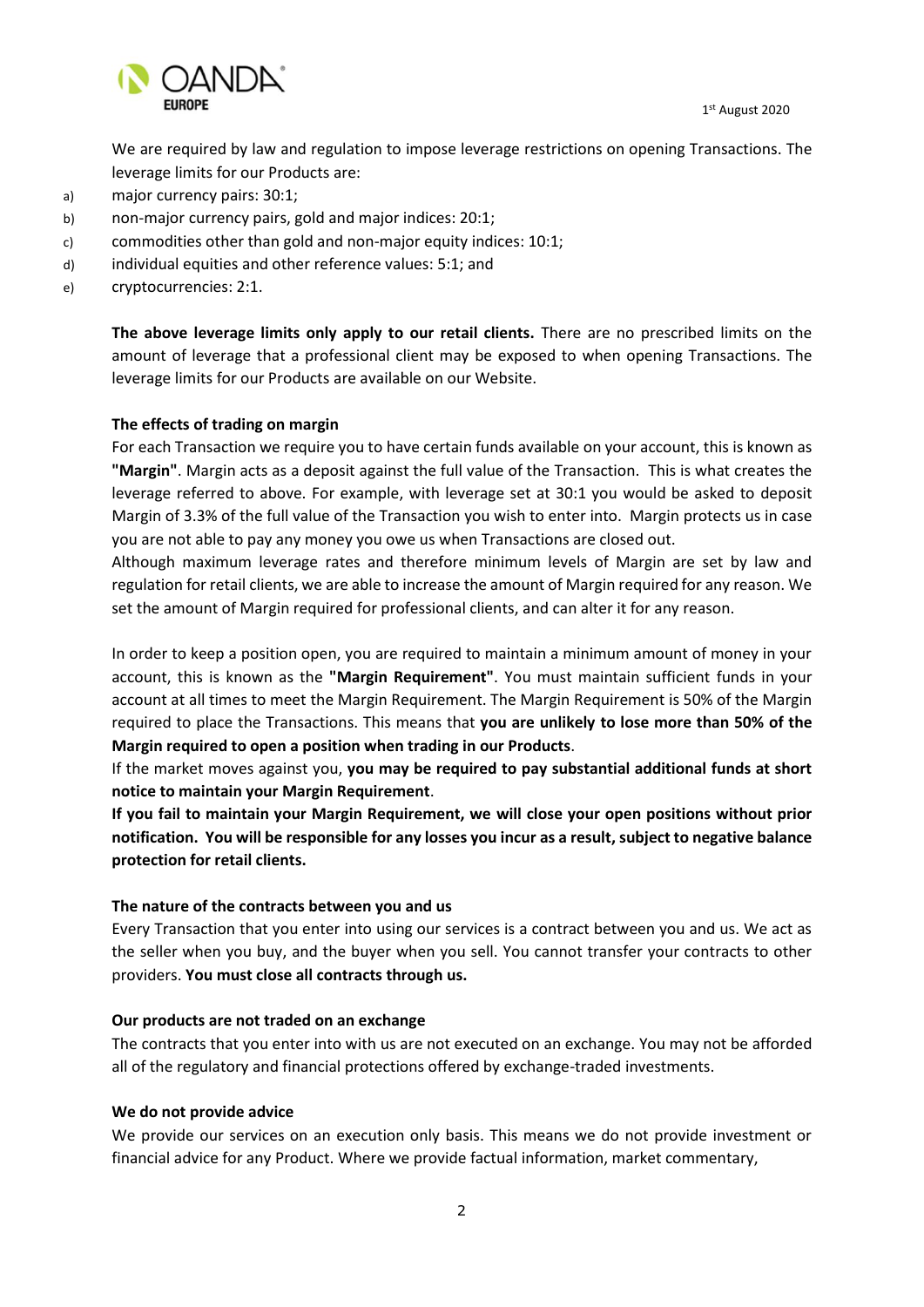

Transaction procedure guidance or methods of managing risk, you should not construe these as advice. You are solely responsible for any decision to enter into a Transaction with us.

You are responsible for managing your own tax, regulatory, and legal affairs, including where relevant any filings, payments, or returns. We do not provide any tax, legal, or regulatory advice. If you require assistance with a tax, legal or regulatory matters regarding our Products, you should seek independent professional advice.

# **Our Products are not appropriate for everyone**

Prior to opening an account, we are required to assess whether our Products are appropriate for you. We may refuse to open an account for you on the basis that we do not consider our services to be appropriate for you.

## **We would not expect our services to be appropriate for people who:**

- (a) **do not understand the impact of and risks associated with trading on margin and in derivative products;**
- (b) **do not have a high risk tolerance;**
- (c) **cannot afford to lose the money they are trading with;**
- (d) **want to invest for the long term; or**
- (e) **do not already have a diversified investment portfolio or savings.**

We will warn you if we do not consider our service to be appropriate for you. In such circumstances we may still let you open an account, but you do so at your own risk like all our customers.

#### **We set the prices at which you can trade and may change them at any time**

We set the prices and other conditions for trading with us in accordance with our Order Execution Policy. We quote both a buy and sell price for each instrument. The difference between these prices is known as the spread. **The spread we offer can vary at any time and may be different when you open and close a Transaction.** The spread widens and narrows based on changes in the underlying market. This is known as a dynamic spread.

We establish the prices at which we offer to trade with you based on prices that are made or quoted to us by banks, financial institutions, exchanges and counterparties with which we do business. The price we quote to you may depend on the size of your order and underlying market depth. **Our prices may not be the same as prices available from other sources.**

We price our Products by taking into account the underlying instruments. However, market conditions can change rapidly and there may be occasions where it becomes difficult or impossible to liquidate a position or to exit it on the same terms as when you opened it.

#### **Pending orders and slippage**

A pending order is an order to buy or sell a Product which will only be executed if and when our quote reaches or crosses a specified level. When you specify a target price for a pending order, **the price at which we execute the Transaction may not be the price you specified when you placed your order.** This may be due to volatile market conditions outside of our control. A Transaction **may be executed at a worse price than you specified** because the market moved too quickly for us to execute sooner. Where this happens, we will execute the Transaction at the next best price. This is referred to as slippage.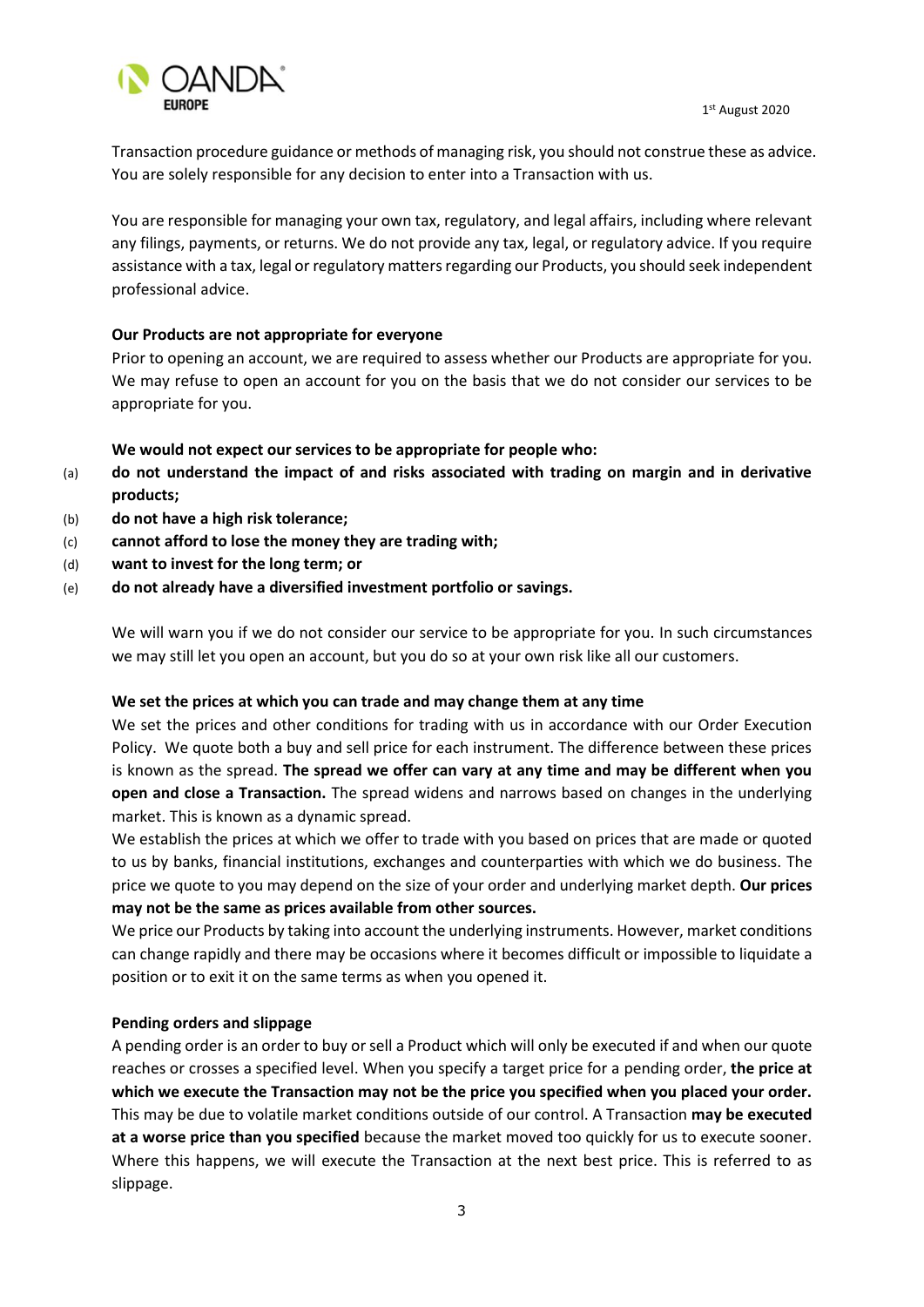

#### **Past performance is not an indication of future performance**

Past performance is not an indication of future performance. The value of investments can go down as well as up.

#### **Currency conversions could impact your profits and losses**

If you trade in a market denominated in a currency other than your base currency, currency exchange fluctuations will impact your profits and losses.

## **Markets are volatile and prices can change rapidly**

Financial markets in general and these products in particular are volatile and can move rapidly, particularly in response to news events. This will have a direct impact on your profits and losses. Knowing the volatility of an underlying market will help guide you as to where any stops should be placed. Volatility can often be hard to predict and come unexpectedly.

## **Gapping could lead to different prices**

Gapping is a sudden shift in the price of an underlying market from one level to another. Various factors can lead to gapping (for example, economic events or market announcements) and gapping can occur both when the underlying market is open and when it is closed. When these factors occur when the underlying market is closed, the price of the underlying market when it reopens (and therefore our derived price) can be markedly different from the closing price, with no opportunity to buy or sell your instruments before the market opens. Unlike a guaranteed stop, a non-guaranteed stop or entry order will not protect you against the risk of gapping.

# **Market liquidity**

Market conditions can change significantly in a very short period of time. Under certain trading conditions it may be difficult or impossible to exit a position. This may occur, for example, at times of rapid price movement if the price rises or falls in one trading session to such an extent that under the rules of the relevant exchange trading is suspended or restricted.

#### **Out-of-hours markets**

During the out-of-hours trading, our prices reflect our own view of the underlying price. This could include referring to price movements in other relevant markets which are open. Business done by other clients may also affect our price. There may be nothing against which to measure our quotation at these times.

#### **Monitoring open positions**

Markets can move quickly and consequently you should monitor open positions closely. It is your responsibility to monitor your open positions and whilst any position is open it is prudent to have the ability to access your accounts quickly and easily.

#### **Electronic communications**

We offer you the ability to deal by electronic means, via our trading platform online. However no electronic communication is completely reliable or always available. There is a risk that your communications to us via our trading platform may be delayed, not reach their intended destination, and may not be secure.